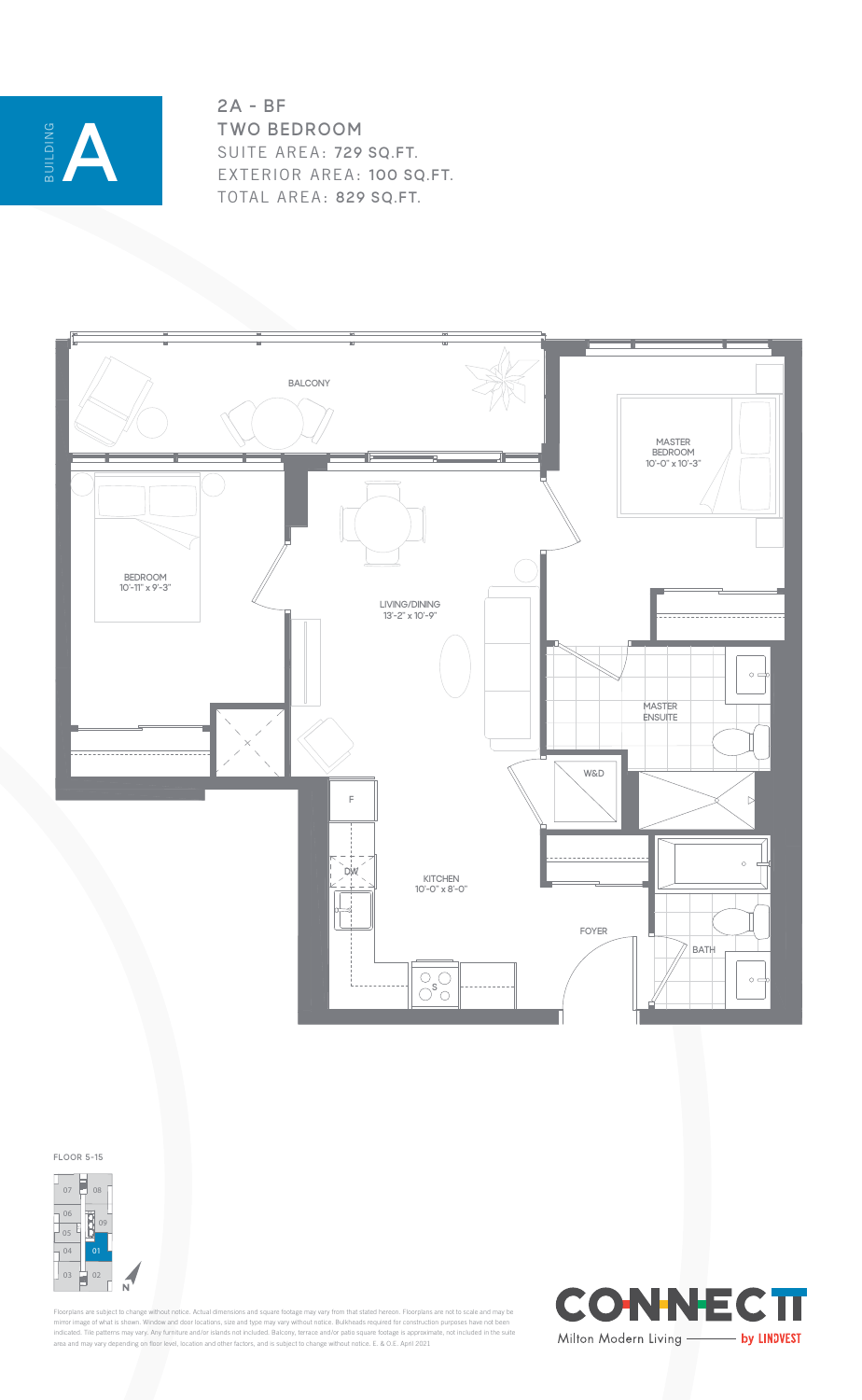

**2B - BF TWO BEDROOM** SUITE AREA: **766 SQ.FT.** EXTERIOR AREA: **50 SQ.FT.** TOTAL AREA: **816 SQ.FT.**





06 07

08



Floorplans are subject to change without notice. Actual dimensions and square footage may vary from that stated hereon. Floorplans are not to scale and may be<br>mirror image of what is shown. Window and door locations, size rea and may va door locations, size and type may value and/or islands not included. Balc<br>location and other factors, and is sul

**CONNE** Milton Modern Living - by LINDVEST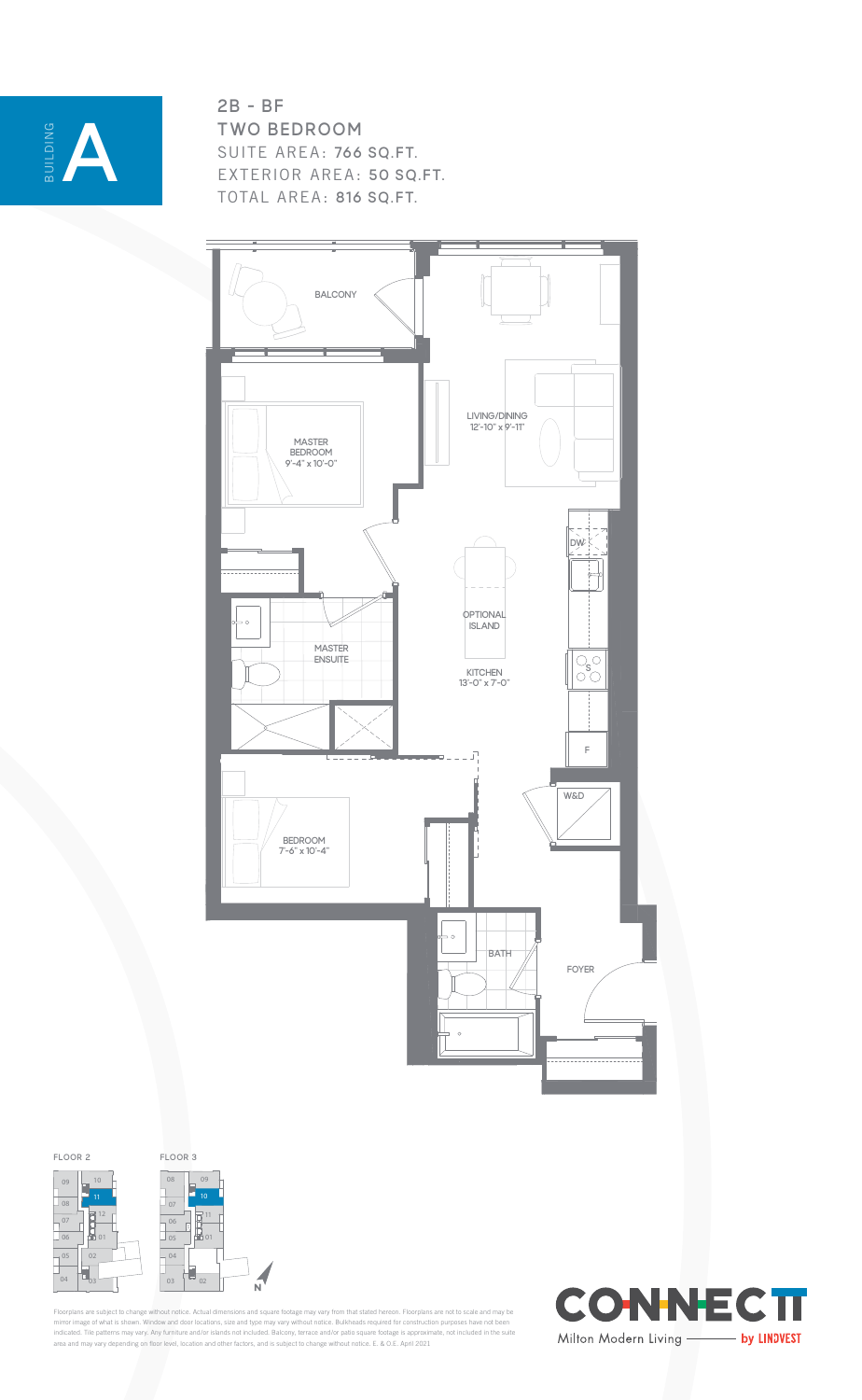

## **2C TWO BEDROOM** SUITE AREA: **778 SQ.FT.** EXTERIOR AREA: **313 SQ.FT.** TOTAL AREA: **1091 SQ.FT.**



Floorplans are subject to change without notice. Actual dimensions and square footage may vary from that stated hereon. Floorplans are not to scale and may be<br>mirror image of what is shown. Window and door locations, size to change without r<br>Shown. Window an 72.<br>27 sqm / 778 sqt / 778 sqt / 778 sqt / 778 sqt / 778 sqt / 778 sqt / 778 sqt / 778 sqt / 778 sqt / 778 sqt

**NNEC** CO Milton Modern Living - by LINDVEST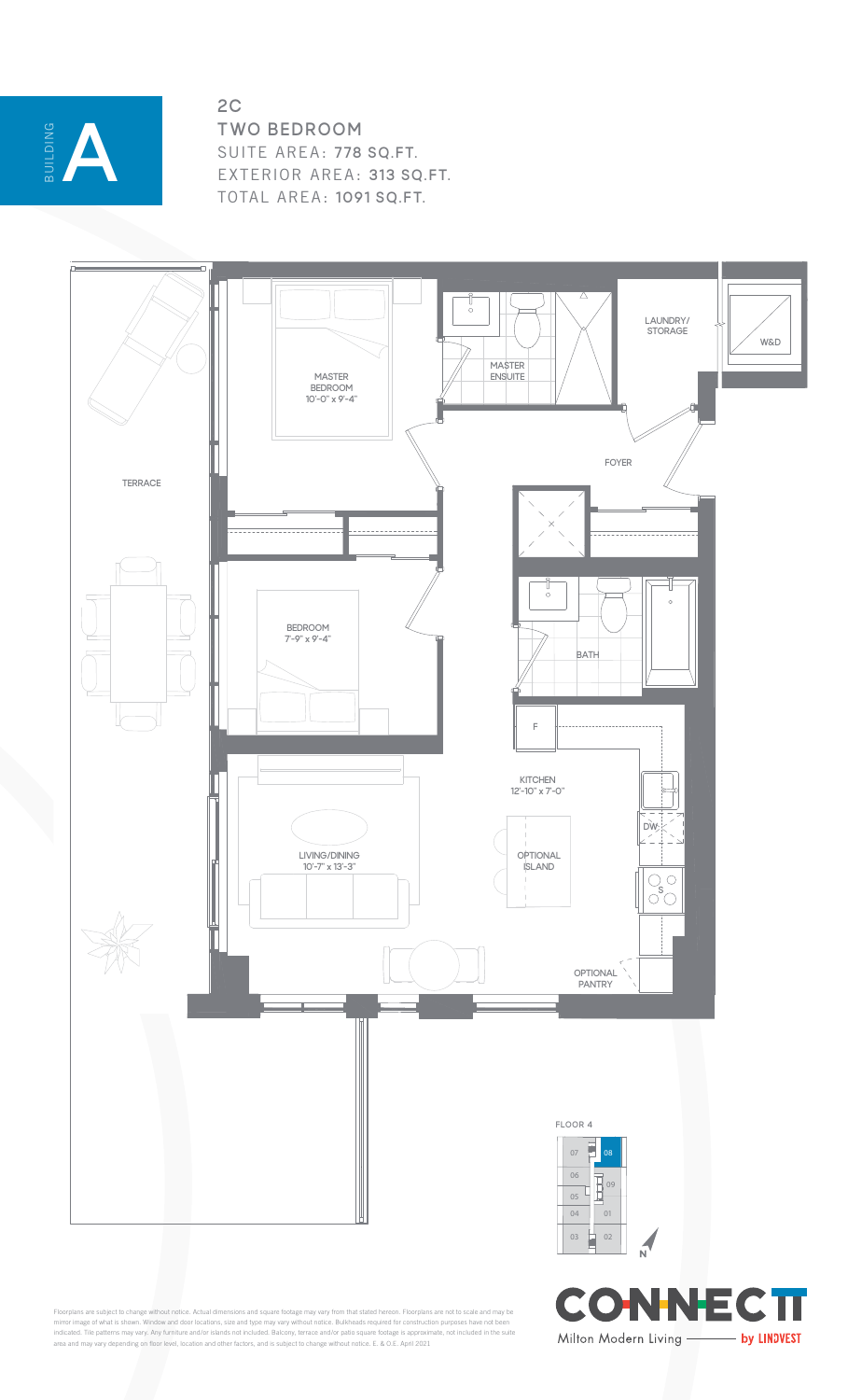

**2D - BF TWO BEDROOM** SUITE AREA: **831 SQ.FT.** EXTERIOR AREA: **194 SQ.FT.** TOTAL AREA: **1025 SQ.FT.**



FLOOR 4



Floorplans are subject to change without notice. Actual dimensions and square footage may vary from that stated hereon. Floorplans are not to scale and may be<br>mirror image of what is shown. Window and door locations, size oorplans are subject to change without notice. Actual dimensions and square footage may vary from that stated hereon. Floorplans are not to scale and may be<br>Irror image of what is shown. Window and door locations, size and

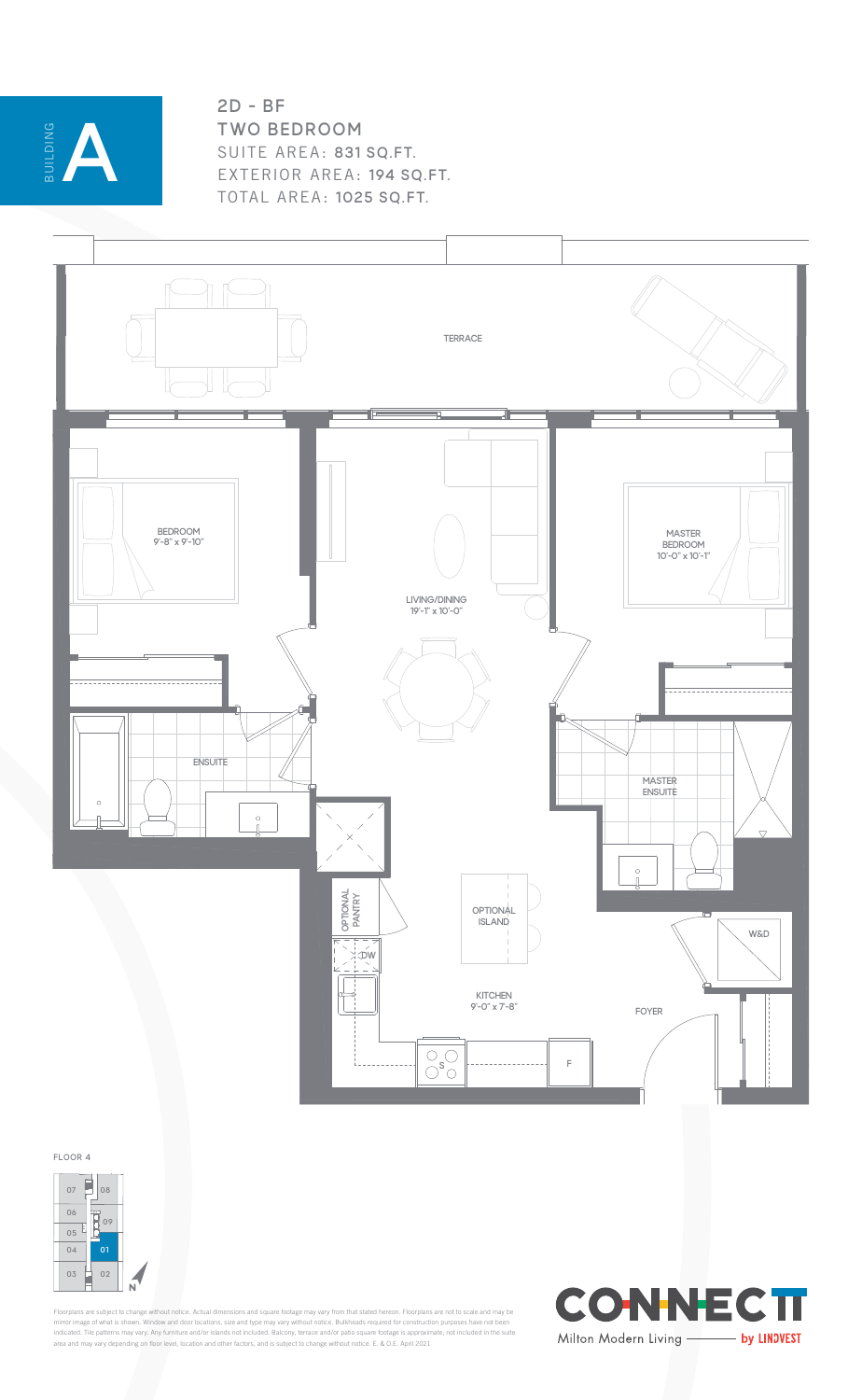

**2E-A TWO BEDROOM** SUITE AREA: **849 SQ.FT.** EXTERIOR AREA: **100 SQ.FT.** TOTAL AREA: **949 SQ.FT.**



**FLOOR 5-15** 



Floorplans are subject to change without notice. Actual dimensions and square footage may vary from that stated hereon. Floorplans are not to scale and may be<br>mirror image of what is shown. Window and door locations, size Floorplans are subject to change without not<br>mirror image of what is shown. Window and<br>indicated. Tile patterns may yary. Any furnity

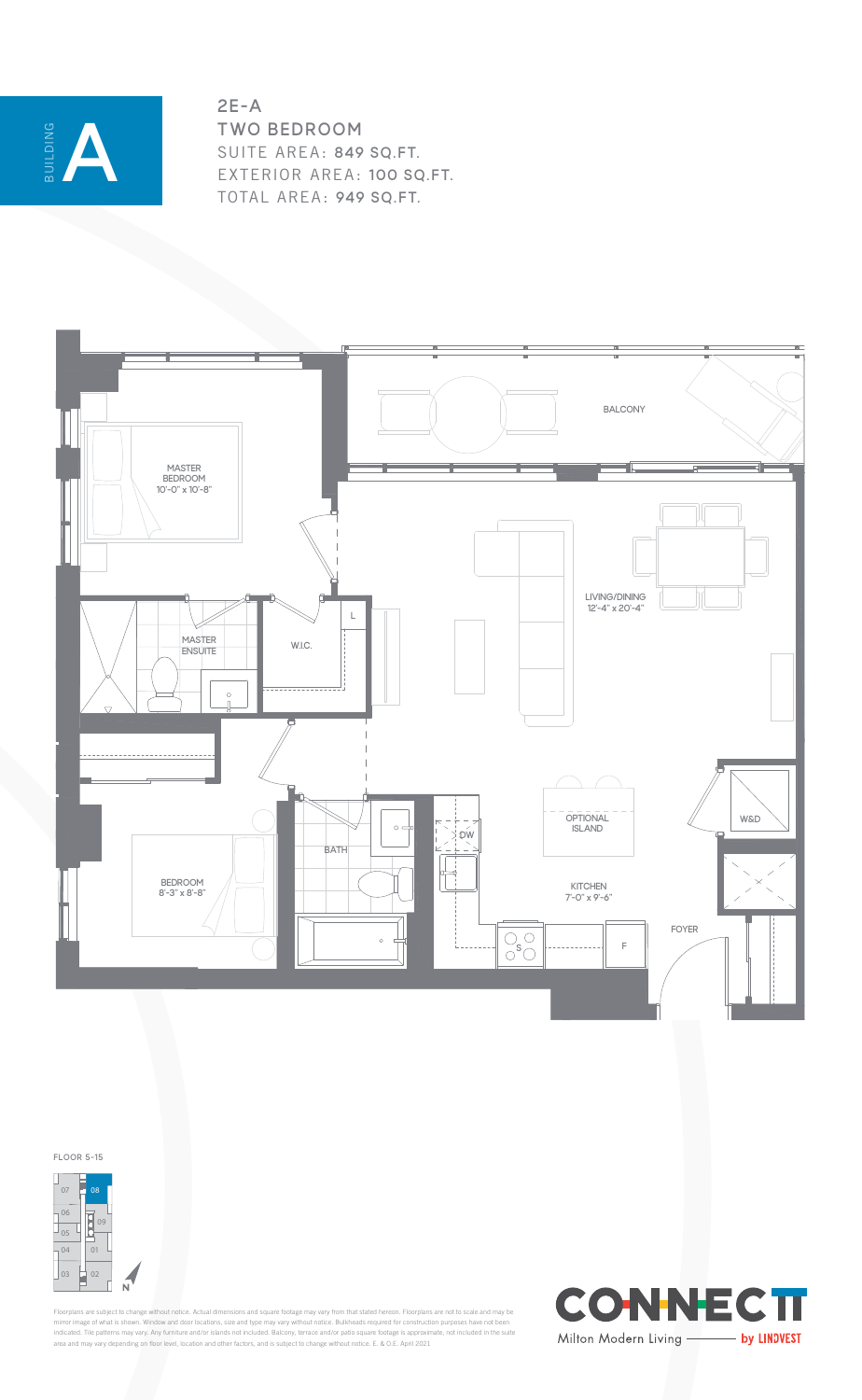

**2E-B TWO BEDROOM** SUITE AREA: **850 SQ.FT.** EXTERIOR AREA: **100 SQ.FT.** TOTAL AREA: **950 SQ.FT.**



**FLOOR 5-15** 



Floorplans are subject to change without notice. Actual dimensions and square footage may vary from that stated hereon. Floorplans are not to scale and may be<br>mirror image of what is shown. Window and door locations, size vary. Any furnitu Archives and the state of the state of the state of the state of the state of the state of the state of the state of the state of the state of the state of the state of the state of the **Modern Livi**ng depending on floor l **LEOOrplans are subject to:**<br>mirror image of what is

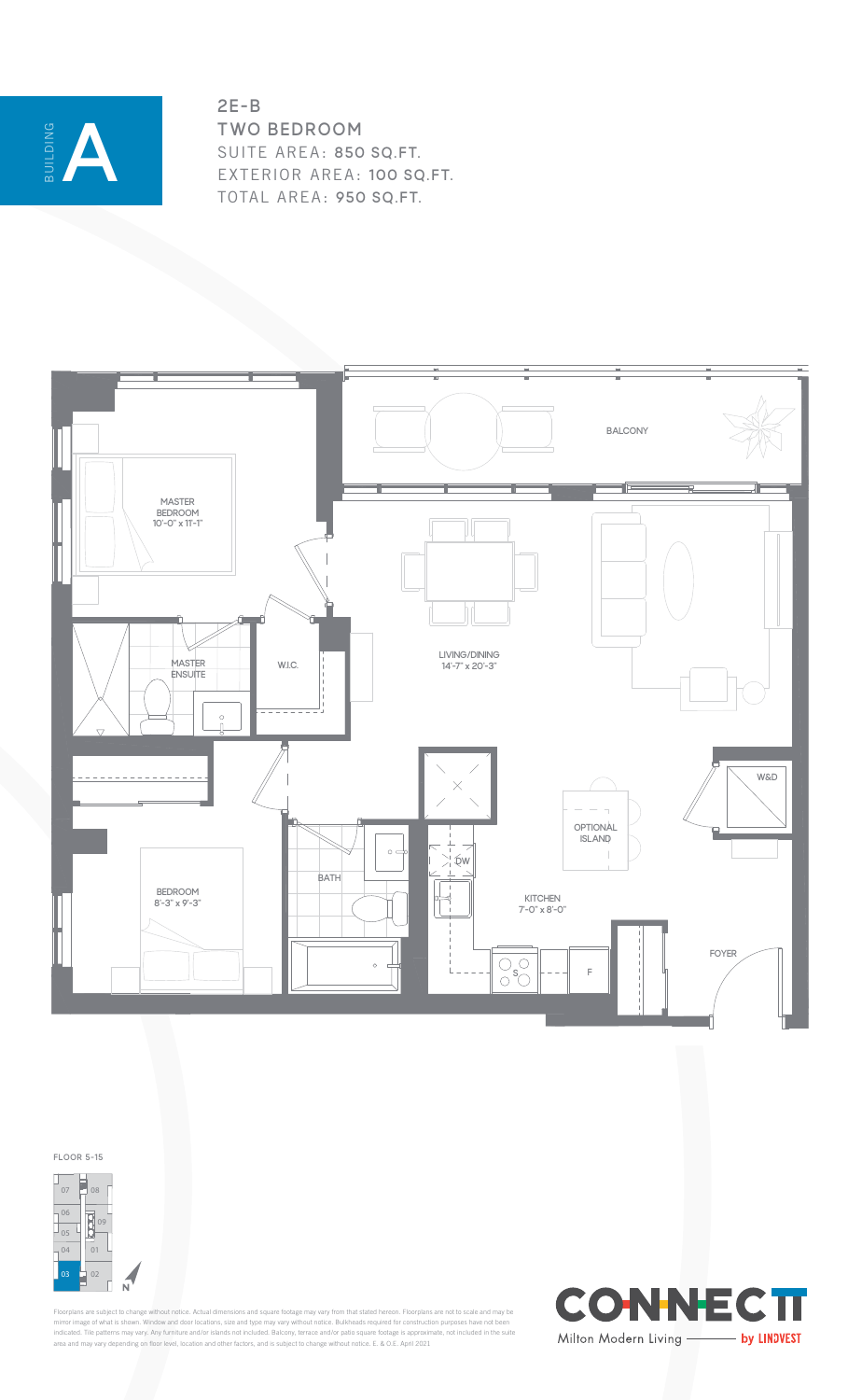

**2F - BF TWO BEDROOM** SUITE AREA: **878 SQ.FT.** EXTERIOR AREA: **77 SQ.FT.** TOTAL AREA: **955 SQ.FT.**



FLOOR 3



Floorplans are subject to change without notice. Actual dimensions and square footage may vary from that stated hereon. Floorplans are not to scale and may be<br>mirror image of what is shown. Window and door locations, size **L**orplans are sub